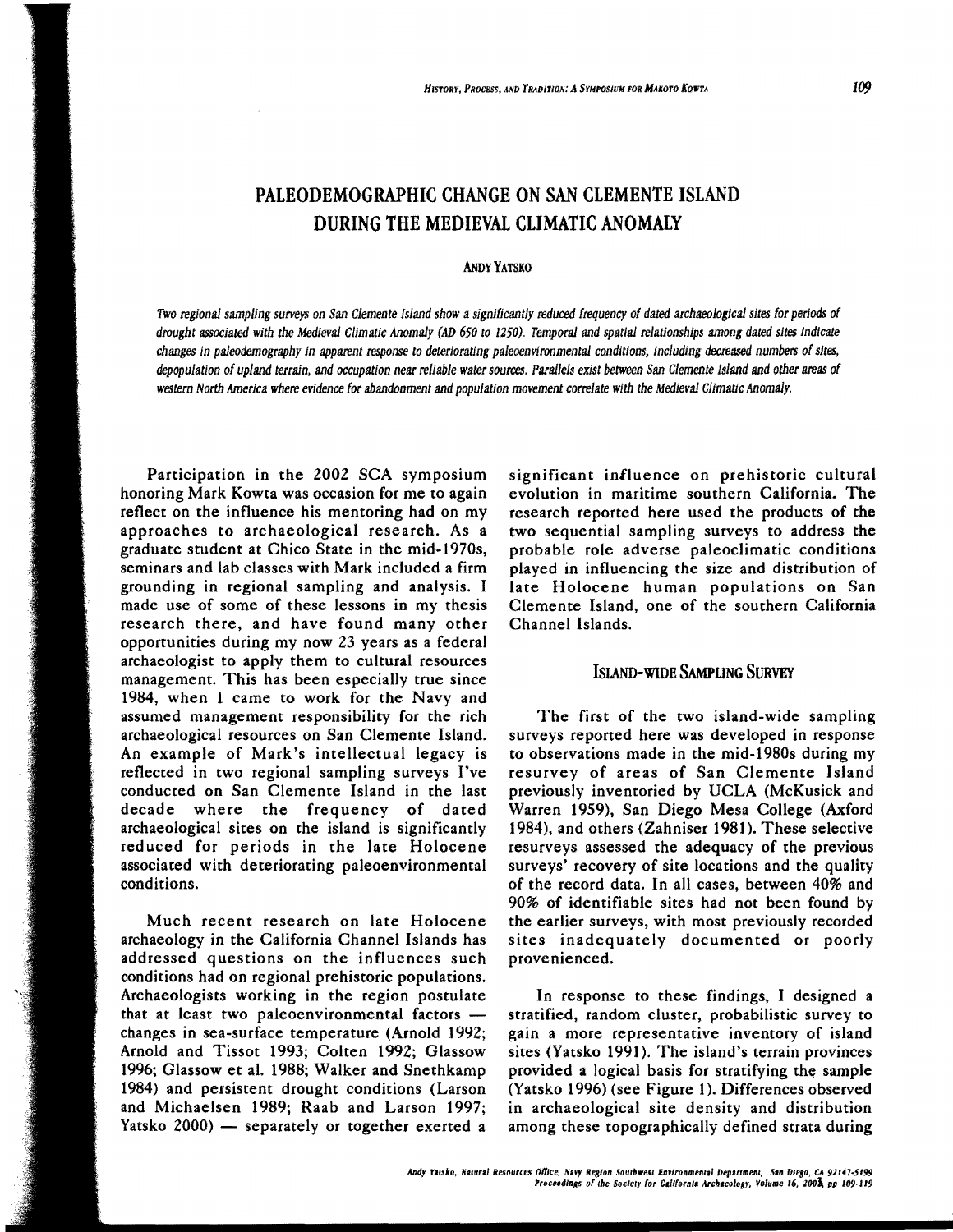

the resurveys suggested that they presented an unequal range of residential and subsistence opportunities to the island's prehistoric residents (Yatsko 1989). To investigate variability across these terrains, I selected a 15% sample size for this Probabilistic Survey. Random 500-meter-square (25 ha) sample units were proportionally drawn from the approximately 79% of the island encompassed by its three predominate topographic provinces - the Coastal Terrace, Upland Marine Terraces, and Plateau.

In collaboration with Mark Raab and the CSU Northridge Center for Public Archaeology, the Probabilistic Survey was conducted during the fall and winter of 1991-1992. The survey documented 1,143 sites within the selected 73 twenty-fivehectare sample units. The project also tested a typologically stratified, random sample of these sites, recovering 14C samples from the 27 selected that yielded a total of 68 radiocarbon ('4C) dates (Yatsko and Raab 1997).

California researchers have suggested that 14C -date frequencies, like those from the Probabilistic Survey data, can be a reasonable proxy measure of general paleodemographic patterns, or at least a basis for hypothesizing about such patterns (Breschini et al. 1996; Glassow et al.

1988; Glassow 1999), Assuming a regional sampling of 14C dates reasonably reflects all of this variation, it should be possible to perceive general population trends in the form of shifting date frequencies.

To examine this issue, Raab and I plotted 57 Probabilistic Survey dates against 93 dates from an "all-island" sample of dates drawn from a variety of sources (Breschini et al. 1996; Erlandson et al. 1998; Gallegos 1994; Raab et al. 1994, 1997) (Figure 2). Because many of the "all-island" dates lacked sufficient documentation to be corrected and calibrated to current standards, only mean uncalibrated 14C ages were used, plotted in onecentury increments.

The configurations of the frequency distributions shown in Figure 2 for the Probabilistic Survey and island-wide samples are strikingly similar for the time range from about 5,000 RYBP to the present. Most important to this discussion are where the consistently high frequencies of dates in the Probabilistic Survey and all-island samples after about 2,000 RYBP are punctuated by a dramatic and synchronous drop to zero at 800 RYBP. This decline is significant because it occurs in the midst of an overall trend that is otherwise characterized by increasing date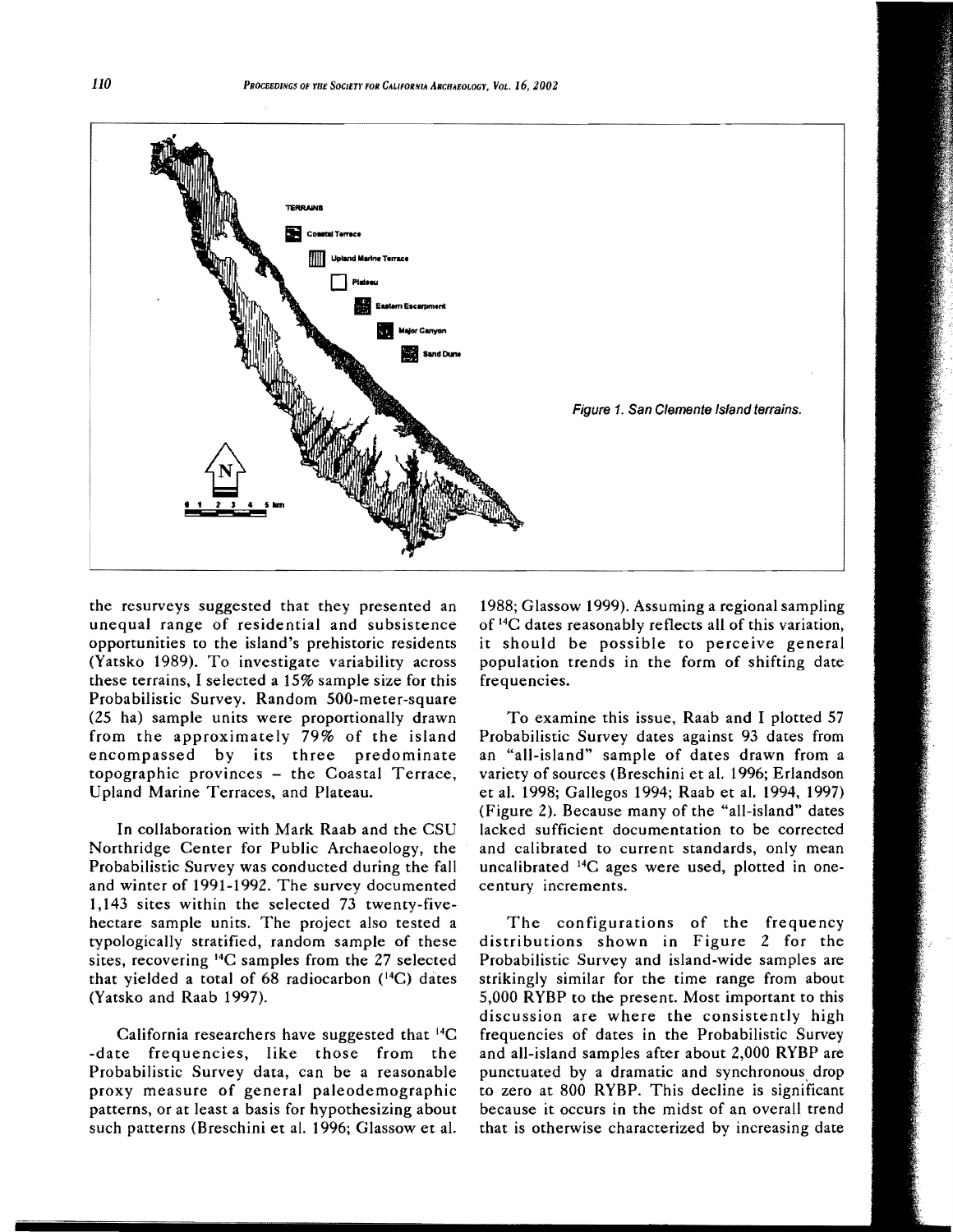

## frequencies.

It was noted that this hiatus corresponded to the Middle-to-Late Period Transition between about A.D. 1100 and 1300 (ca.  $650 - 850$  RYBP) that has been linked to periods of late Holocene paleoenvironmental stress in coastal southern California associated with elevated marine paleotemperatures (Arnold 1992; Arnold and Tissot 1993; Colten 1992; Glassow 1996). The hiatus also correlates with the period of widespread decreased precipitation and frequent prolonged drought between A.D. 650 to 1250 known to climatologists as the Medieval Climatic Anomaly (Larson and Michaelsen 1989; Stine 1994). Larson and Michaelsen (1989) documented periods of very low rainfall and drought for coastal southern California between approximately A.D. 650 and 1250 with sustained droughts between AD. 750 and 770, AD. 980 and 1030, and A.D. 1100 and 1250, punctuated by a period of high rainfall between AD. 800 and 980.

On the basis of a broad range of available paleoclimatic data (e.g., Davis 1992; Enzel et al. 1989; Graumlich 1993; Larson and Michaelsen 1989; Mehringer 1986; Stine 1994), Raab and Larson (1997) have argued that regional cycles of severe drought probably played a larger role than sea temperature in affecting the size and distribution of marine-adapted populations in the southern Channel Islands. This is partly because the southern Channel Islands' comparatively small, isolated precipitation catchments would have been extremely sensitive to such adverse paleoclimatic trends.

Fundamentally, the goal of both these lines of research has been to understand how the interaction of particular paleoenvironmental stresses and archaeologically detectable cultural responses affected cultural change, including subsistence intensification, adoption of new technologies and settlement patterns, development of regional exchange networks and long-term alterations to human health. However, the precise nature and cultural impact of forces like drought or elevated sea surface temperatures, individually or in combination, remains a matter of debate (see Arnold et al. 1997; Raab and Larson 1997).

As postulated by Larson (1987) for the Southern California Bight, San Clemente Island represents an extreme case of a 'high-risk prehistoric littoral environment. It presents a context where the "epic droughts" (Stine 1994)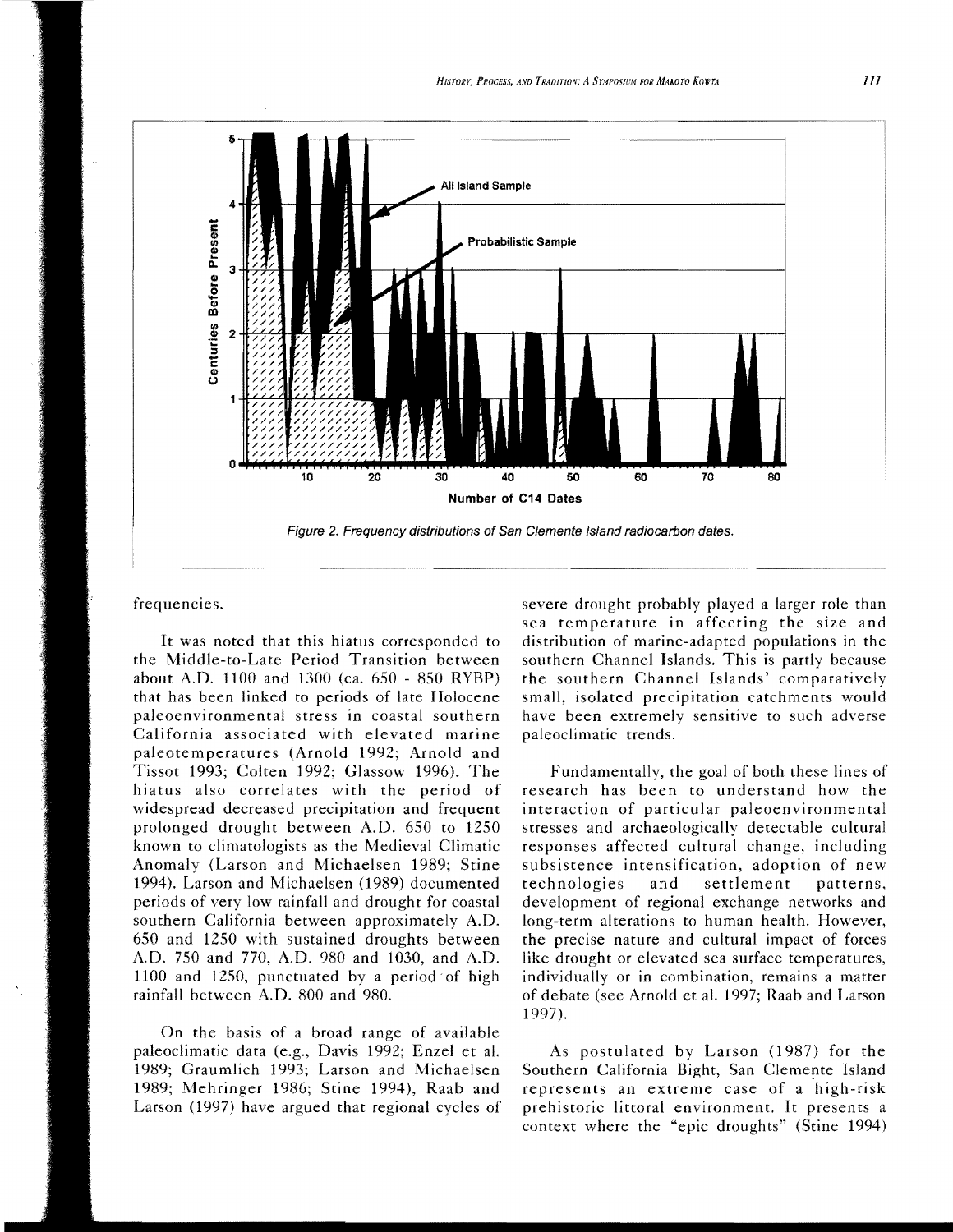

punctuating the Medieval Climatic Anomaly would have had direct negative effects on San Clemente Island's marginal terrestrial ecosystems by reducing both available water sources and primary production of the island's already limited terrestrial biological resources. Given these environmental realities, prolonged drought would certainly have caused the island's human population significant subsistence stress. During periods of stress, the island's prehistoric occupants would have responded within an available range of "risk minimization" subsistence strategies from retreat to more productive or less stressed areas of the island's environment to abandoning the island. Because some of the best indicators of culture change are found in archaeological settlement patterning, how prehistoric cultures deployed themselves on the landscape in functionally differentiated modes of settlement can be highly informative (Binford 1980; Kelly 1995). As hunter-gatherer cultures organize themselves to exploit vital resources, patterns of settlement are likely to reflect related patterns of social organization, economics, and technology.

In 1994, I proposed testing two alternative hypotheses for the prehistoric San Clemente Island population's response to periods of severe medieval drought as the subject of my dissertation research at UCLA (Yatsko 2000). First, that the island's pattern of settlement during the Medieval Climatic Anomaly would have involved a reduced number of residential localities increasingly concentrated around a small number of water sources. Alternatively, prehistoric populations on San Clemente Island would have migrated off island during the Medieval Climatic Anomaly in response to worsening drought conditions, leaving no residential localities.

# ASUPPLEMENTAL REGIONAL SURVEY

To address these hypotheses, I developed a Supplemental Survey built on the earlier Probabilistic Survey, with an island-wide sampling strategy designed to investigate spatial and temporal relationships between dated island sites and sources of available surface water. Based on considerations of alternative water source areas (e.g., surface-held runoff vs. groundwater) and their geological associations, I defined a set of hydrologically- and topographically-differentiated sampling strata. The presence or absence of fossil dune deposits on the Plateau were used to differentiate upland source areas, with geologically mapped areas of the Plateau overlain by these deposits constituting one sampling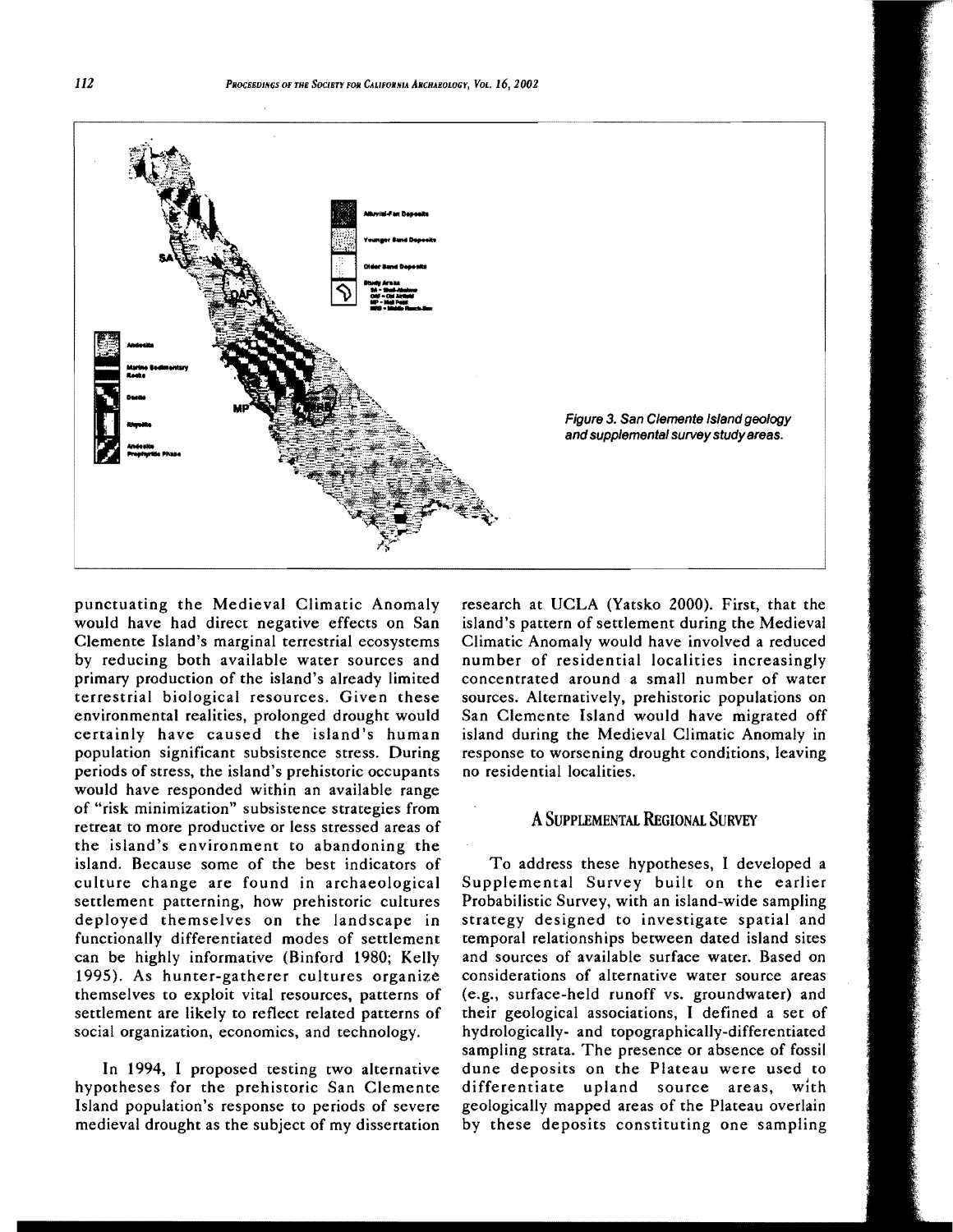| <b>Beta</b><br>No.    | NRO No.       | $^{14}C$ Age <sup>1</sup> | $2^{13}C$ | $^{13}$ C Adj. <sup>2</sup> | Calib. YBP <sup>3</sup>       | Calendar Age <sup>4</sup>               |
|-----------------------|---------------|---------------------------|-----------|-----------------------------|-------------------------------|-----------------------------------------|
| <b>OAF Study Area</b> |               |                           |           |                             |                               |                                         |
| 76785                 | <b>OAF-79</b> | $220 \pm 60$              | $-24.9$   | $220 \pm 60$                | $308 - 271(290)$              | cal AD 1642 - 1679 (1660)               |
| 51146                 | P4-B          | $320 \pm 60$              | $-23.9$   | $340 \pm 60$                | 478 - 303 (381)               | cal AD 1472 - 1647 (1569)               |
| 76777                 | <b>OAF-23</b> | $350 \pm 70$              | $-26.6$   | $320 \pm 70$                | 466 - 294 (403)               | cal AD 1484 - 1656 (1547)               |
| 76780                 | OAF-22C       | $450 \pm 70$              | $-25.9$   | $440 \pm 70$                | $526 - 340(507)$              | cal AD 1424 - 1610 (1443)               |
| 51141                 | $P4-2$        | $490 \pm 70$              | $-23.1$   | $520 \pm 70$                | 552 - 506 (529)               | cal AD 1398 - 1444 (1421)               |
| 76782                 | <b>OAF-32</b> | $610 \pm 70$              | $-24.6$   | $620 \pm 70$                | $659 - 539(587)$              | cal AD 1291 - 1411 (1363)               |
| 76778                 | OAF-22A       | $600 \pm 80$              | $-24.5$   | $610 \pm 80$                | 659 - 539 (601)               | cal AD 1291 - 1415 (1349                |
| 51137                 | P3-3/4-C      | $670 \pm 60$              | $-24.8$   | $670 \pm 60$                | $664 - 557(650)$              | cal AD 1286 - 1393 (1300)               |
| 51139                 | $P3-3/4-D$    | $1080 \pm 70$             | $-24.0$   | $1100 \pm 70$               | $1065 - 936(977)$             | cal AD 885 - 1014 (973)                 |
| 51132                 | $P3-3/4-C$    | $1570 \pm 80$             | $-20.1$   | $1650 \pm 80$               | 1683 - 1415 (1535)            | cal AD 267 - 535 (415)                  |
| <b>MRB Study Area</b> |               |                           |           |                             |                               |                                         |
| 120897                | MRB-8         | $90 \pm 50$               | $-26.1$   | $70 \pm 50$                 | $130 - 30$ (N/I) <sup>5</sup> | cal AD 1820 - 1920 (N/I) <sup>5</sup>   |
| 120896                | <b>MRB-61</b> | $70 \pm 60$               | $-24.9$   | $70 \pm 60$                 | $135 - 30$ (N/I) <sup>5</sup> | cal AD $1815 - 1920$ (N/I) <sup>5</sup> |
| 120900                | <b>MRB-54</b> | $160 \pm 40$              | $-23.6$   | $180 \pm 50$                | $225 - 135(180)$              | cal AD 1725 - 1815 (1770)               |
| 120898                | WMR-1         | $210 \pm 50$              | $-24.6$   | $210 \pm 50$                | $285 - 270(280)$              | cal AD $1655 - 1680(1670)$              |
| 120899                | MRB-A         | $260 \pm 60$              | $-25.9$   | $240 \pm 60$                | $310 - 275(290)$              | cal AD 1640 - 1675 (1660)               |
| 120901                | P17-3         | $270 \pm 40$              | $-25.0$   | $270 \pm 40$                | $310 - 285(300)$              | cal AD 1640 - 1665 (1650)               |
| 51121                 | $PI4-B$       | $1500 \pm 60$             | $-24.8$   | $1500 \pm 60$               | $1413 - 1315(1354)$           | cal $AD$ 537 – 635 (569)                |
| 76776                 | P4-6          | $3020 \pm 70$             | $-13.6$   | $3200 \pm 80$               | 3275 - 3472 (3398)            | cal BC 1522 - 1325 (1448)               |
| <b>SA Study Area</b>  |               |                           |           |                             |                               |                                         |
| 120906                | <b>SAN-19</b> | $80 \pm 50$               | $-25.3$   | $80 \pm 50$                 | $135 - 30$ (N/I) <sup>5</sup> | cal AD 1815 - 1920 (N/I) <sup>5</sup>   |
| 120910                | <b>SAN-21</b> | $380 \pm 50$              | $-26.4$   | $340 \pm 50$                | $475 - 305(380)$              | cal AD 1475 - 1645 (1570)               |
| 120911                | <b>SA-74</b>  | $510 \pm 60$              | $-24.9$   | $510 \pm 60$                | $545 - 505(525)$              | cal AD 1405 - 1445 (1425)               |
| 120912                | SA-61         | $520 \pm 40$              | $-23.1$   | $550 \pm 40$                | $550 - 525(540)$              | cal AD 1400 - 1425 (1410)               |
| 120902                | <b>SAN-7</b>  | $620 \pm 70$              | $-24.6$   | $630 \pm 70$                | $660 - 540(595)$              | cal AD 1290 - 1410 (1355)               |
| 120909                | <b>SAN-29</b> | $880 \pm 70$              | $-23.3$   | $910 \pm 70$                | $920 - 730(785)$              | cal AD 1030 - 1220 (1165)               |
| 93264                 | SAN-11        | $990 \pm 110$             | $-25.2$   | $990 \pm 110$               | $980 - 760(923)$              | cal AD 970 - 1190 (1027)                |
| 120914                | SA-62         | $1560 \pm 50$             | $-24.8$   | $1560 \pm 50$               | $1515 - 1375(1415)$           | cal AD 435 - 575 (535)                  |
| 120915                | <b>SA-59</b>  | $3460 \pm 50$             | $-21.0$   | $3520 \pm 50$               | 3850 - 3705 (3755)            | cal BC 1900 - 1755 (1805)               |
| <b>MP Study Area</b>  |               |                           |           |                             |                               |                                         |
| 120907                | $C3-051$      | $130 \pm 50$              | $-26.4$   | $100 \pm 50$                | $140 - 20(60)$                | cal AD $1810 - 1930$ (1890)             |
| 120908                | <b>MPS-28</b> | $230 \pm 50$              | $-26.4$   | $220 \pm 50$                | $300 - 270(285)$              | cal AD 1650 - 1680 (1665)               |
| 120904                | $C3-49$       | $310 \pm 50$              | $-26.5$   | $280 \pm 50$                | $320 - 285(300)$              | cal $AD$ 1630 - 1665 (1650)             |
| 120903                | $C3-4$        | $310 \pm 50$              | $-24.3$   | $320 \pm 50$                | $455 - 300(405)$              | cal AD $1495 - 1650$ (1545)             |
| 120905                | <b>MPS-20</b> | $540 \pm 50$              | $-24.0$   | $550 \pm 50$                | $555 - 525(540)$              | cal $AD$ 1395 - 1425 (1410)             |
| 51115                 | $C3-68$       | $1390 \pm 70$             | $-25.2$   | $1390 \pm 70$               | $1333 - 1269(1293)$           | cal $AD 617 - 681 (657)$                |
|                       |               |                           |           |                             |                               |                                         |

Table 1. Supplemental Survey Study Area radiocarbon dates.

Notes:

2. C13/C12 ratios were calibrated relative to the PDB-1 international standard, and the RCYBP ages were normalized to -25 per mil

3. Dendrocalibrated age in YBP (years before present; present = A.D. 1950), with 1-s range, and mean intercept in parenthesis; calibrated by Calib rev. 3.0.3 (Stuiver and Reimer 1993)

4. Dendrocalibrated calendar years, with 1-s range, and mean intercept in parenthesis; calibrated by Calib rev. 3.0.3 (Stuiver and Reimer 1993)

5.  $N/l =$  no intercepts. *Calib rev.* 3.0.3 (Stuiver and Reimer 1993) plotted no intercepts for these recent conventional dates. However, Beta Analytic's calibration analysis provided the indicated YBP & cal AD/BC range based on -s range for proximity to the dendrocalibrated curve.

<sup>1.</sup> All from charcoal, processed by Beta Analytic. Dates are in RCYBP (radiocarbon years before present; present = 1950 A.D.) Errors represent 1 standard deviation (68% probability).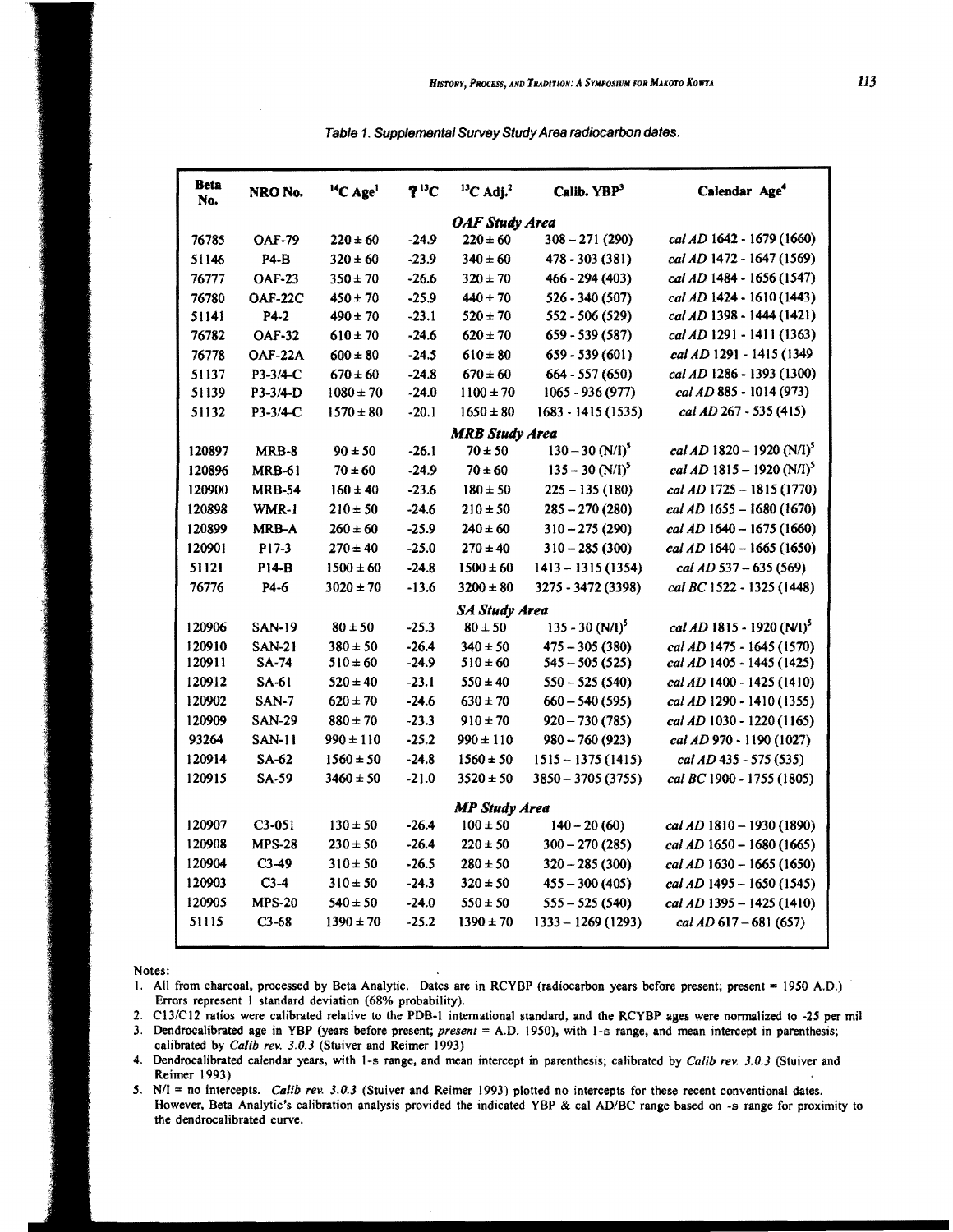

Figure 4. Frequency curves for supplemental<br>Survey study area and Probablaistic Survey charcoal dates.



**Upland Marine**<br>Terraces

Plateau

Coastal Terrace

Dendrocalibrated CYBP

Figure 5. Temporal distribution of<br>Supplemental Survey and Probabalistic Survey<br>charcoal dates by hydrologic province.



Figure 6. Temporal distribution of Supplemental Survey and Probabalistic Survey charcoal dates by topogrphic province.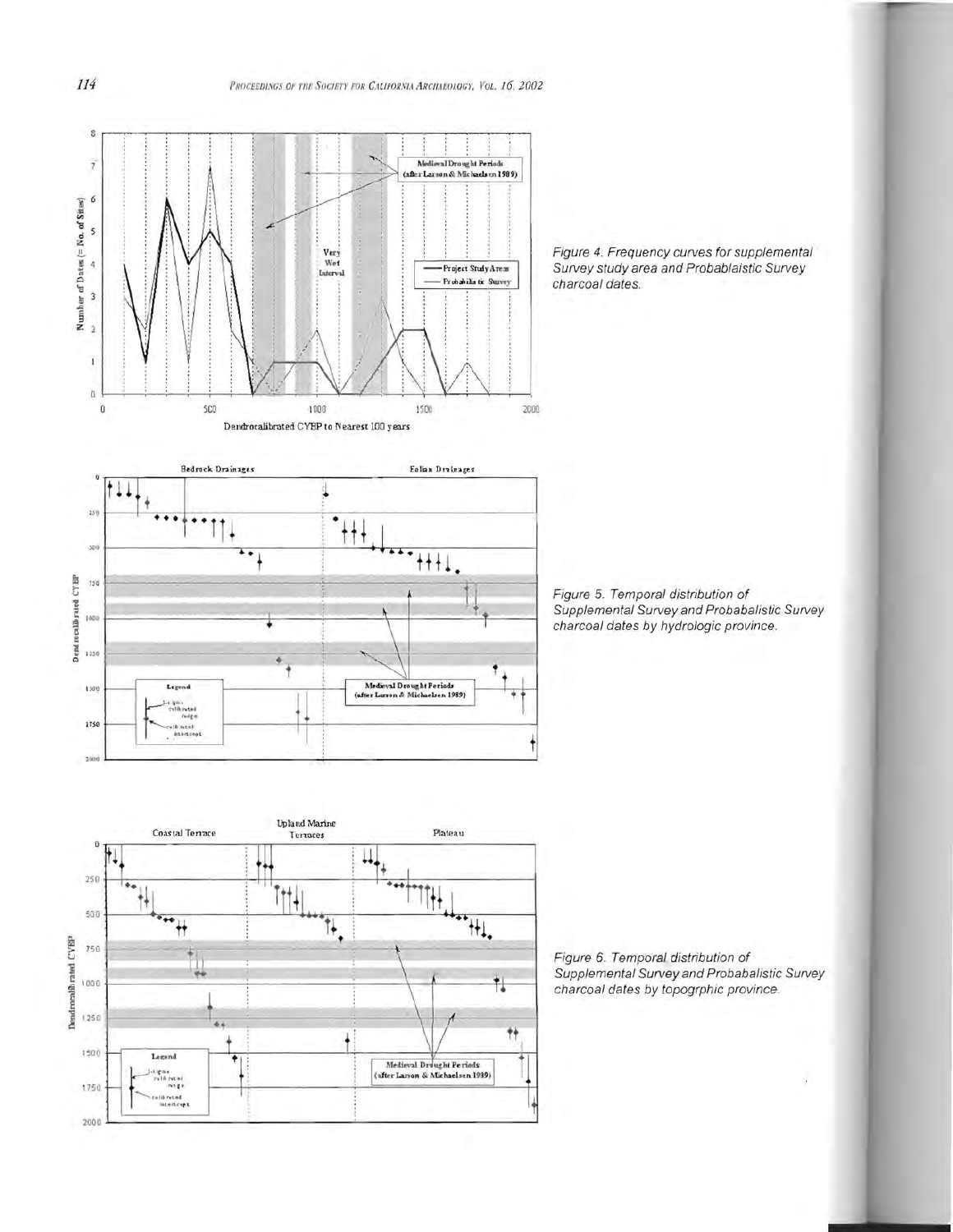stratum and Plateau bedrock areas another (see Figure 2). For the island's lower elevations (i.e., the Coastal Terrace), I defined the sampling strata on the basis of their corresponding upland geology. Here I assumed that the geological character of different drainages' upland source areas (i.e., aeolian vs. bedrock) created different potentials for water availability along their lower courses. For example, fossil dune source areas are expected to have buffered the release of precipitation to the associated downstream areas of the Coastal Terrace. Alternatively, drainages originating within bedrock uplands, where rapid runoff releases water more quickly downstream, would be more episodic and less persistent in flow.

The samples surveyed in each of these hydrological strata were sized to cover portions of the Plateau and the Coastal Terrace sufficiently large to investigate the correlation of archaeological sites to likely ancient water sources within any individual drainage. To appropriately contain the scale of the Supplemental Survey, the Upland Marine Terraces topographic stratum and its hydrology were excluded from the sample. The design of survey areas was determined with regard to average coverage of Plateau terrain encompassed within individual dendritic drainage catchments originating on both fossil dune and bedrock upland geologies. Mapped extents for both upland geological contexts indicated that survey areas of approximately  $4.0 \text{ km}^2$  were required to cover both bedrock and eolian drainage catchments on the Plateau (see Figure 3). Because the Plateau terrain is roughly four times larger than the Coastal Terrace (Yatsko 1996), appropriate proportional samples of the Coastal Terrace were approximately  $1.0 \text{ km}^2$ . To maximize dispersal of the Supplemental Survey's sample across the island, the survey areas selected were drawn from different drainages in each terrain province rather than both ends of a single drainage system. These criteria were used to define four study areas, two on the Plateau (Old Airfield (or OAF) and Middle Ranch-Box (MRB)) and two on the Coastal Terrace (Shell-Abalone (SA) and Mail Point (MP) (see Figure 3).

Primary Supplemental Survey data collection occurred between 1994 and 1998, with selected data sets also coming from work done prior to the dissertation research, including investigations in the OAF Study Area during 1991 and 1993 (Raab et al. 1997; Yatsko and Raab 1997). All or parts of each study area had been subject to earlier site surveys, including portions encompassing between one and five Probabilistic Survey sample units. Data collection involved systematic survey or resurvey of the collective  $9.85 \text{ km}^2$  within all four study areas, which cumulatively contained 559 cultural loci, documented as 497 archaeological sites. A stratified, random sample of fifty-two Supplemental Survey sites was tested for the presence of charcoal for 14C dating. Thirtythree charcoal samples from  $33$  sites were  $^{14}C$ dated, fourteen of which derived from the Probabilistic Survey research. Mean intercept ages for these dates range from cal BC 1805 to cal AD 1890 (Table 1).

#### ANALYSES

Analysis of the temporal site data presented in Table 1 proceeded as a largely graphic exercise. First, I plotted radiocarbon date frequencies by time interval as markers of population during different periods of time. Then, after grouping these dates with regard to the island's topographic and hydrological provinces, I evaluated their geographic distribution for variability in settlement patterns through time.

Figure 4 compares frequency curves for two suites of charcoal dates from the Supplemental and Probabilistic surveys. These curves display synchronous frequency depressions clearly coincide with Larson and Michaelsen's (1989) drought periods. These chronological data define a significant decline in the frequency of 14C dated San Clemente Island sites between 1300 and 600 B.P., with dates apparently absent for the periods between 900 and 700 B.P. and between 1200 and 1000 B.P. (Yatsko and Raab 1997). Along with the "all-island" plot, this concurrence supports the inference that, rather than being the product of sampling error (an opinion tendered by some observers), these San Clemente Island date curves likely represent actual, island-wide site frequencies across the last 1,500 years.

Figure 5 presents Supplemental Survey and Probabilistic Survey dates grouped by hydrologic province. The hiatuses shown suggest that spatial distributions of dated sites are influenced by factors related to their hydrological potentials. Dated sites from bedrock terrains are largely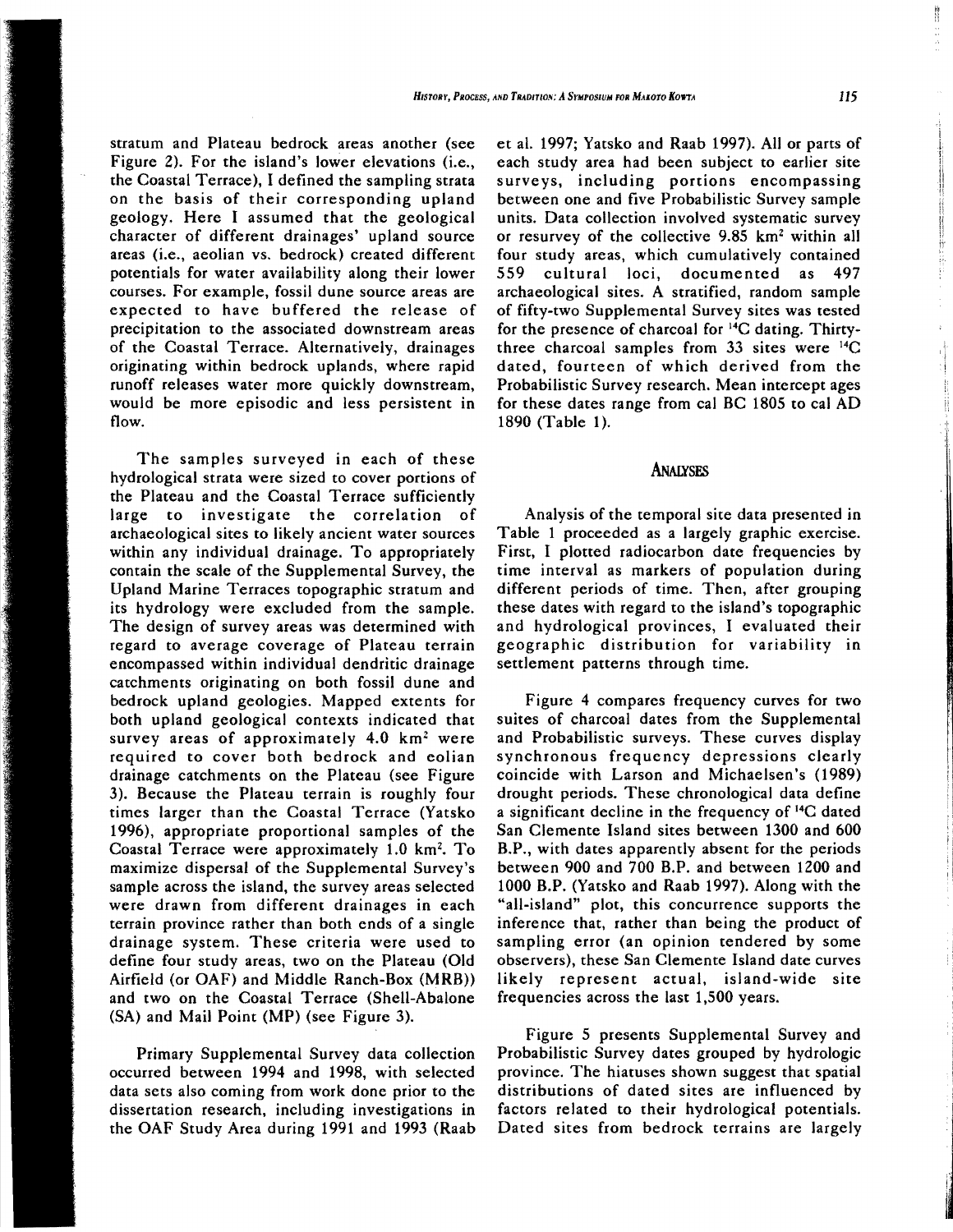absent for periods during the Medieval Climatic Anomaly, and show higher site frequencies outside the periods of medieval droughts.

Finally, because the regional sampling approaches used in both surveys were similarly topographically stratified, Figure 6 shows the combined Supplemental Survey and Probabilistic Survey charcoal dates from the two sampled topographic provinces (the Coastal Terrace and Plateau). Also shown are the Probabilistic Survey charcoal dates from the Upland Marine Terraces, the topographic province not sampled during the Supplemental Survey. There are clear interruptions in the distribution of dates across the Plateau and Upland Marine Terraces provinces. By contrast, we see a relatively continuous sequence for the Coastal Terrace. These latter dates are uniformly associated with areas of the Coastal Terrace crossed by drainage off upland eolian terrain. This observation supports a model where eolian-source catchments are more likely to have available water during periods of drought than bedrock-source drainages.

#### CONCLUSIONS

The two regional surveys presented here were designed to complement one another and to avoid or minimize concerns of bias in the selection and use of 14C dates as a measure of population change (Glassow 1999). They present alternative approaches to sampling among the topographic, ecological, and hydrological variables found on San Clemente Island. Used together, they can portray the prehistoric island population's responses to climatic stresses experienced during the Medieval Climatic Anomaly. The two surveys' cumulative chronological record provides some empirical evidence for a punctuated decline in San Clemente Island's prehistoric population during the Medieval Climatic Anomaly. This is archaeologically expressed as a dramatic decline in the number of sites dated during the period. Concurrent with this decline is a significant geographic shift in the pattern of residential settlement indicating a depopulation of San Clemente Island's upland bedrock terrains. Furthermore, fewer sites were occupied on lower elevation terrain, usually in association with eolian-source hydrologic provinces. This population decline appears not to have reached the point of island abandonment. Radiocarbon

dates are present, if in very low frequency, across the period of the Medieval Climatic Anomaly. Consequently, the alternative hypothesis for total island abandonment during the overall Medieval Climatic Anomaly cannot be supported.

The San Clemente Island settlement chronology also suggests parallels with archaeological sequences from other areas of western North America where regional abandonments and major population movements correlate with the Medieval Climatic Anomaly. Cultural responses vary among these regions, but each shows diachronic changes that, like those on San Clemente Island, are best explained as responses to environmental deterioration and related demographic stress (Jones et al. 1999). The effects of the Medieval Climatic Anomaly on aboriginal populations in the Mojave Desert of California probably best parallel the San Clemente Island example. Frequencies of occupation dates for the Mojave Desert during three periods between ca. A.D. 300-1800 show settlement patterns indicating a significantly reduced use of the desert between A.D. 800 and 1300 (Jones et al. 1999). This period matches the Medieval Climatic Anomaly defined by Stine (1994), Leavitt (1994), and others for the Great Basin and Sierra Nevada. Of 84 radiocarbon-dated archaeological components spanning these 1,500 years, 25 date to A.D. 300-800, 12 date to the Mojave Medieval Climatic Anomaly itself, and 47 date to the 500-year period that followed (A.D. 1300-1800) (Jones et al. 1999). Spatial distribution of these dated site components also shows that occupations between A.D. 800 and 1300 are closely associated with major springs and oases along the Mojave River.

Viewed from the margin of the Southern California Bight, the late Holocene paleodemography of San Clemente Island has wider implications for the study of prehistoric human population dynamics in other Channel Islands settings and across the region as a whole. San Clemente Island's well-preserved archaeological record offers a potentially finer resolution of the influence of paleoenvironmental stress on prehistoric regional cultures than may be currently available from some other Channel Islands. This is certainly the case when compared to the more disturbed coastal mainland context. The ongoing study of these issues on San Clemente Island will continue to improve our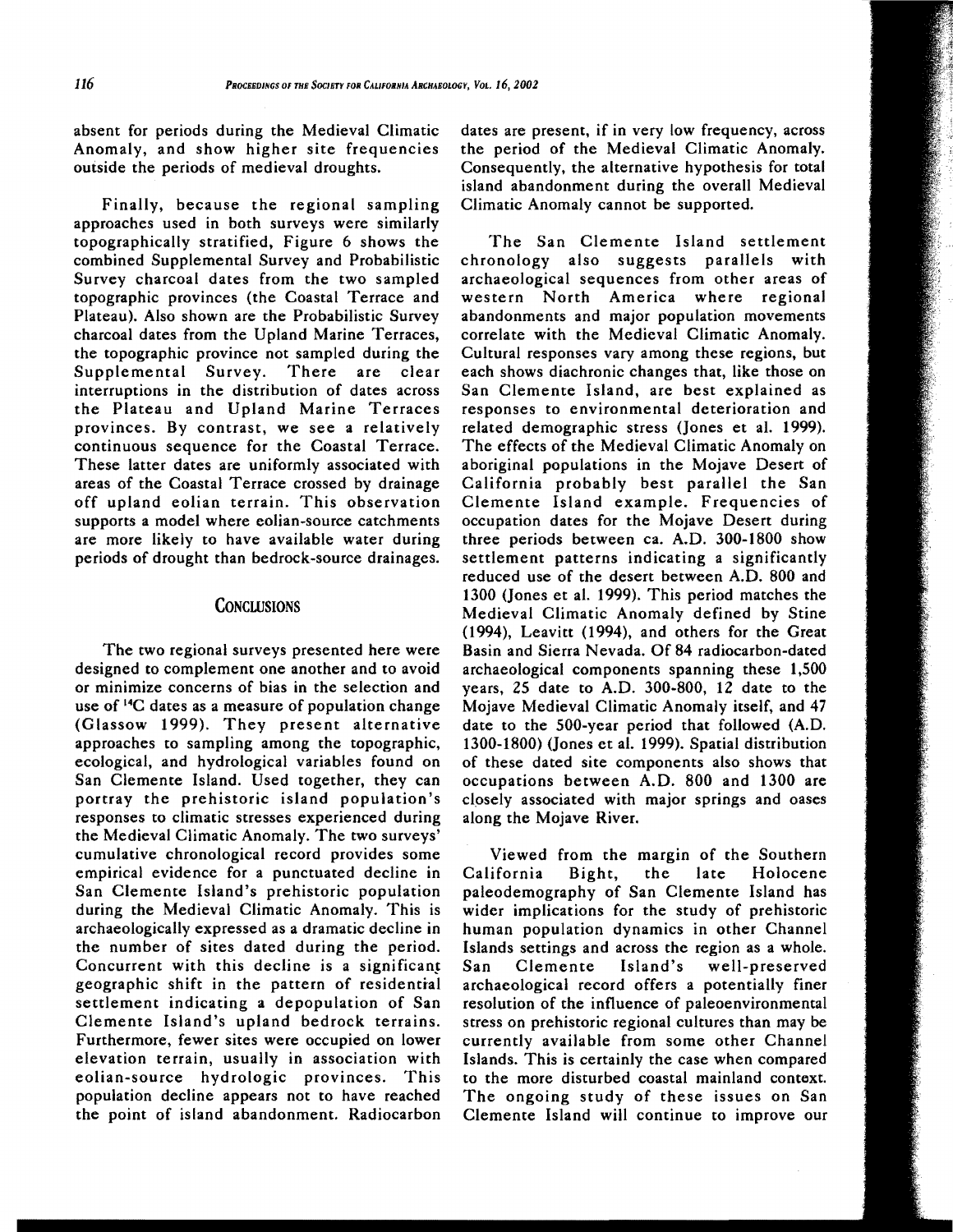understanding of these processes on the other Channel Islands and the southern California mainland.

# REFERENCES CITED

- Arnold, J. E.
	- 1992 Complex hunter-gatherer-fishers of prehistoric California: Chiefs, specialists, and maritime adaptations of the Channel Islands. American Antiquity 57(1 ):60-84.
- Arnold, J. E., R. H. Colten, and S. Pletka
	- 1997 Contexts of cultural change in insular California. American Antiquity 62:300 318.

Arnold, J. E., and B. N. Tissot

- 1993 Measurement of significant marine paleotemperature variation using bJack abalone shells from prehistoric middens. Quarternary Research 39:390 394.
- Axford, M. L.
	- 1984 Four years of archaeological investigations on San Clemente Island, California. Manuscript on file, Natural Resources Office, Navy Region Southwest, San Diego.
- Binford, L. R.
	- 1980 Willow smoke and dogs' tails: huntergatherer settlement systems and archaeological site formation. American Antiquity 45: 4-20.
- Breschini, G. S., T. Harversat, and J. Erlandson 1996 California radiocarbon dates. 7th Edition. Coyote Press, Salinas.
- Colten, R. H.
	- Preliminary analysis of faunal remains from four sites on Santa Cruz Island. In Preceedings ofthe Society for California Archaeology, Vol. 5, edited by M. D. Rosen, L. Christenson and D. Laylander, pp. 247-267. San Diego, California.

Davis, O. K.

1992 Rapid climatic change in coastal Southern California inferred from pollen analysis of San Joaquin Marsh. Quarternary Research 37:89-100.

Enzel, Y., D. R. Cayan, R. Y. Anderson, and S. G. Wells

1989 Atmospheric circulation during Holocene lake stands in the Mojave Desert: Evidence of regional climate change. Nature 341:44-47.

#### Erlandson, J. M, L. Mark Raab and A. Yatsko

1998 Maritime origins on California's Channel Islands: A comparative study of early human occupations at Daisy Cave and Eel Point. Proposal to the National Science Foundation, NSF Grant Number SBR-9730749. Grant proposal on file, Natural Resources Office, Navy Region Southwest, San Diego.

Gallegos, D. R.

1994 The archaeological investigation ofCA-SCLI-847, San Clemente Island, California. D. R. Gallegos, editor, Gallegos and Associates. Report prepared for Natural Resources Office, Navy Region Southwest, San Diego.

Glassow, M. A.

- 1996 Purisimeno Chumash prehistory: Maritime adaptations along the Southern California coast. Harcourt Brace, Fort Worth.
- 1999 Measurement of population growth and decline during California prehistory. Journal of California and Great Basin Anthropology 21(1).
- Glassow, M. A., L. R. Wilcoxson, and J. Erlandson 1988 Cultural and environmental change during the early period of Santa Barbara Channel prehistory. In The archaeology of prehistoric coastlines, G. N. Bailey and J. Parkington, editors, pp. 64-77. Cambridge University Press.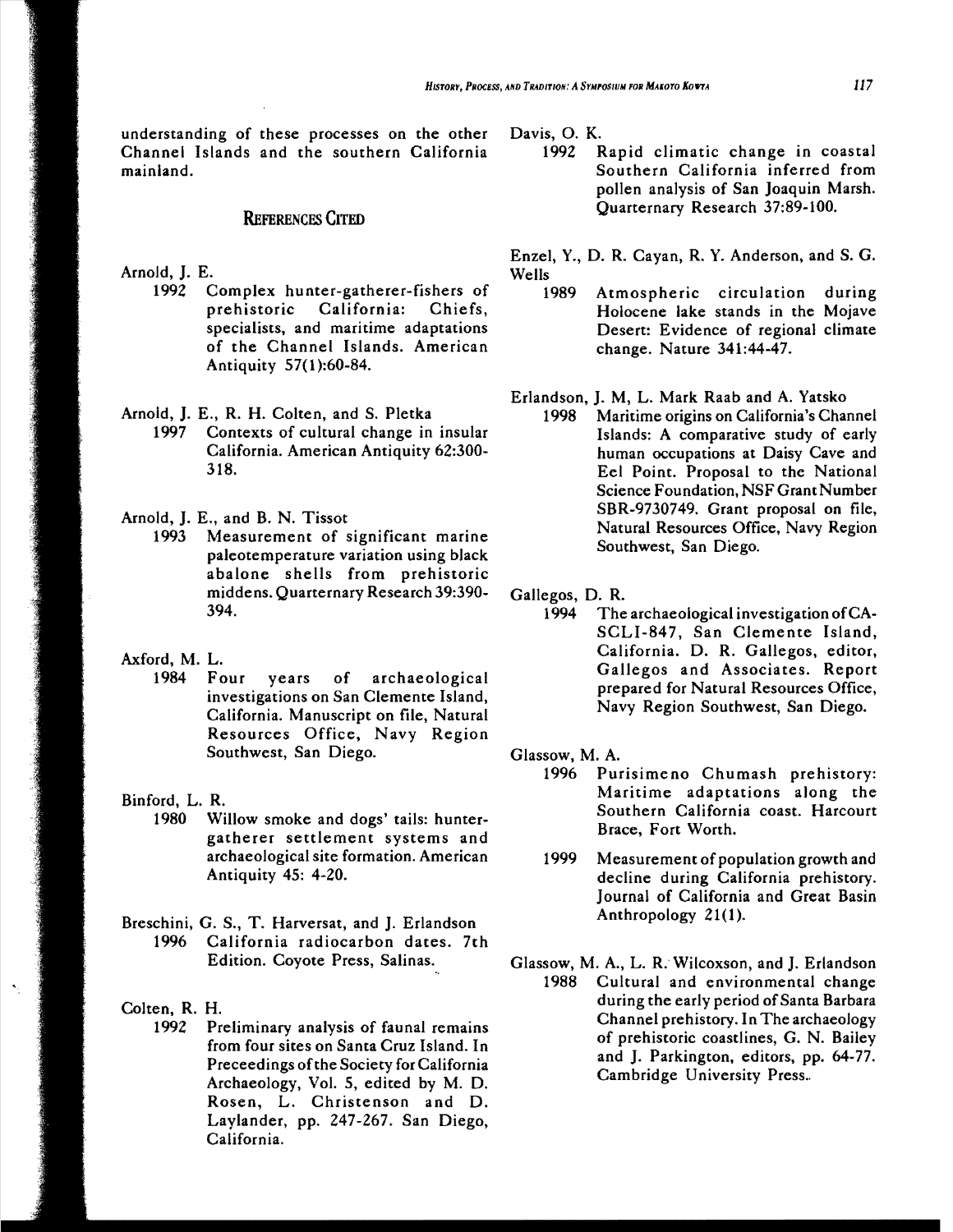- Graumlich, L. J.
	- 1993 A 1000-year record of temperature and precipitation in the Sierra Nevada. Quaternary Research 39:249-255.

Jones, T. L., G. M. Brown, L. M. Raab, J. L. McVickar, W. G. Spaulding, D. J. Kennett, A. York

- and P. L. Walker<br>1999 Envir
	- Environmental imperatives reconsidered: Demographic crises in western North America during the Medieval Climatic Anomaly. Current Anthropology 40(2):137-170.
- Kelly, R. L.
	- 1995 The foraging spectrum: Diversity in hunter-gatherer lifeways. Smithsonian Institution Press, Washington, D.C.
- Larson, D. O.
	- 1987 An economic analysis of the differential effects of population growth and climatic variability among hunters and gatherers and food producers. Ph.D. dissertation, Department of Anthropology, University of California, Santa Barbara.
- Larson, D.O., and J. Michaelsen
	- 1989 Climatic variability: A compounding factor causing culture change among prehistoric coastal populations. Unpublished manuscript on file. Department of Anthropology, California State University, Long Beach
- Leavitt, S. W.
	- 1994 Major wet interval in White Mountains medieval warm period evidenced in 13C bristlecone pine tree rings. Climate Change 26:299-308.

McKusick, M. B., and C. N. Warren

1959 Introduction to San Clemente Island archaeology. UCLA Archaeological Survey Annual Report 1: 106-183.

Mehringer, P. J.

- 1986 Prehistoric environments. In Handbook of North American Indians, Vol. 11, edited by W. L. D'Azevedo, pp. 45-50. Smithsonian Institution, Washington.
- Raab, L. M., K. Bradford, and A. Yatsko 1994 Advances in southern Channel Islands archaeology: 1983-1993. Journal of California and Great Basin Anthropology 16(2):243-270.
- Raab, L. M., W. J. Howard, and A. Yatsko 1997 Report of the Old Airfield (OAF) archaeological site evaluation project, San Clemente Island. Report on file, Natural Resources Office, Navy Region Southwest, San Diego.
- Raab, L. M., and D. O. Larson
	- 1997 Medieval Climatic Anomaly and punctuated cultural evolution in coastal Southern California. American Antiquity 62:319-336.
- Stine, S.
	- 1994 Extreme and persistent drought in California and Patagonia during Medieval time. Nature 369:546-549.
- Stuiver, M., and P. J. Reimer
	- 1993 Extended 14C data base and revised Calib 3.0 14C calibration program. Radiocarbon 35:215-230.
- Walker, P. L., and P. Snethcamp
	- 1984 Archaeological investigations on San Miguel Island: Archaeological and physical anthropological research, Vols. I and II. National Park Service, San Francisco.
- Yatsko, A.
	- Project design/scope of work for the Legacy Program demonstration project: A probabilistic archaeological site survey, NALF San Clemente Island, California. Manuscript of file, Natural Resources Office, Navy Region Southwest, San Diego.